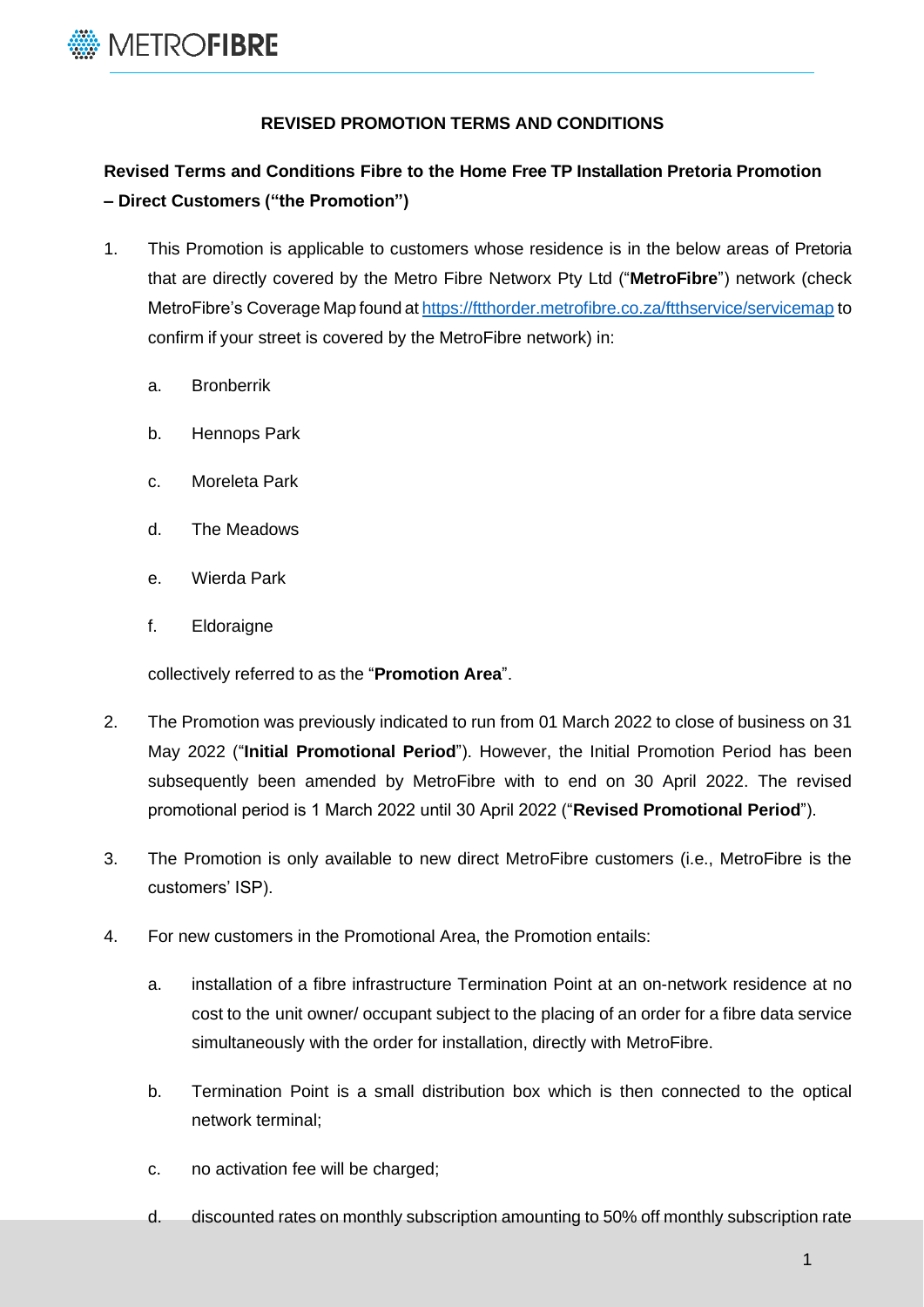

for 12 (twelve) months from date of activation. Thereafter standard rates apply; and

- e. the Promotion is subject to and conditional on 12 (twelve) months of consecutive billing at the same address during the Contract Obligation Period.
- 5. Once signed up on the Promotion, subject to the customer remaining in the Promotional Area, a customer may upgrade/downgrade their package. The following terms and conditions specifically apply to a customer already signed up on the Promotion that wishes to upgrade or downgrade their packages in terms of the Promotion:
	- a. upgrade immediately on the same terms mentioned above.
	- b. downgrades are effective 30 (thirty) days from date of notice on the same terms mentioned above.
- 6. For the avoidance of doubt, the installation of the Termination Point at no cost is conditional on owner / occupant's activation of a Fibre to the Home ("**FTTH**") service at the residence. MetroFibre shall be entitled to demand full payment of its installation costs of the Termination Point from the person placing the order in the event a full fibre to the home service is not activated within 30 (thirty) days from the installation of the Termination Point in terms of this Promotion.
- 7. Termination Point installation for a residence is subject to MetroFibre conducting a feasibility review of the installation. Installations, including trenching, of less than 20 (twenty) running meters are at no cost to the customer. Installations involving distances of more than 20 (twenty) running meters will be charged to the customer, subject to prior agreement on pricing.
- 8. This Promotion is available to FTTH customers only. All business packages are excluded from the Promotion.
- 9. Only one Promotion may be claimed per residence and no other specials may run concurrently.
- 10. The provision of MetroFibre services is provided subject to MetroFibre's standard terms and conditions of trading ("**FTTH T&C's**") which can be found at [www.metrofibre.co.za. T](http://www.metrofibre.co.za/)hese conditions apply to this Promotion, quotation and any subsequent order notwithstanding anything to the contrary contained in or incorporated into any document from or oral statement made by you, the customer. No variation or amendment to the conditions shall be of any effect unless expressly agreed, in writing, by a person authorised to sign on behalf of MetroFibre.
- 11. As per MetroFibre's standard FTTH T&C's, customers who cancel their service directly with MetroFibre within 12 (twelve) months of their service activation are liable to pay R2000.00 (two thousand rand) administrative costs.